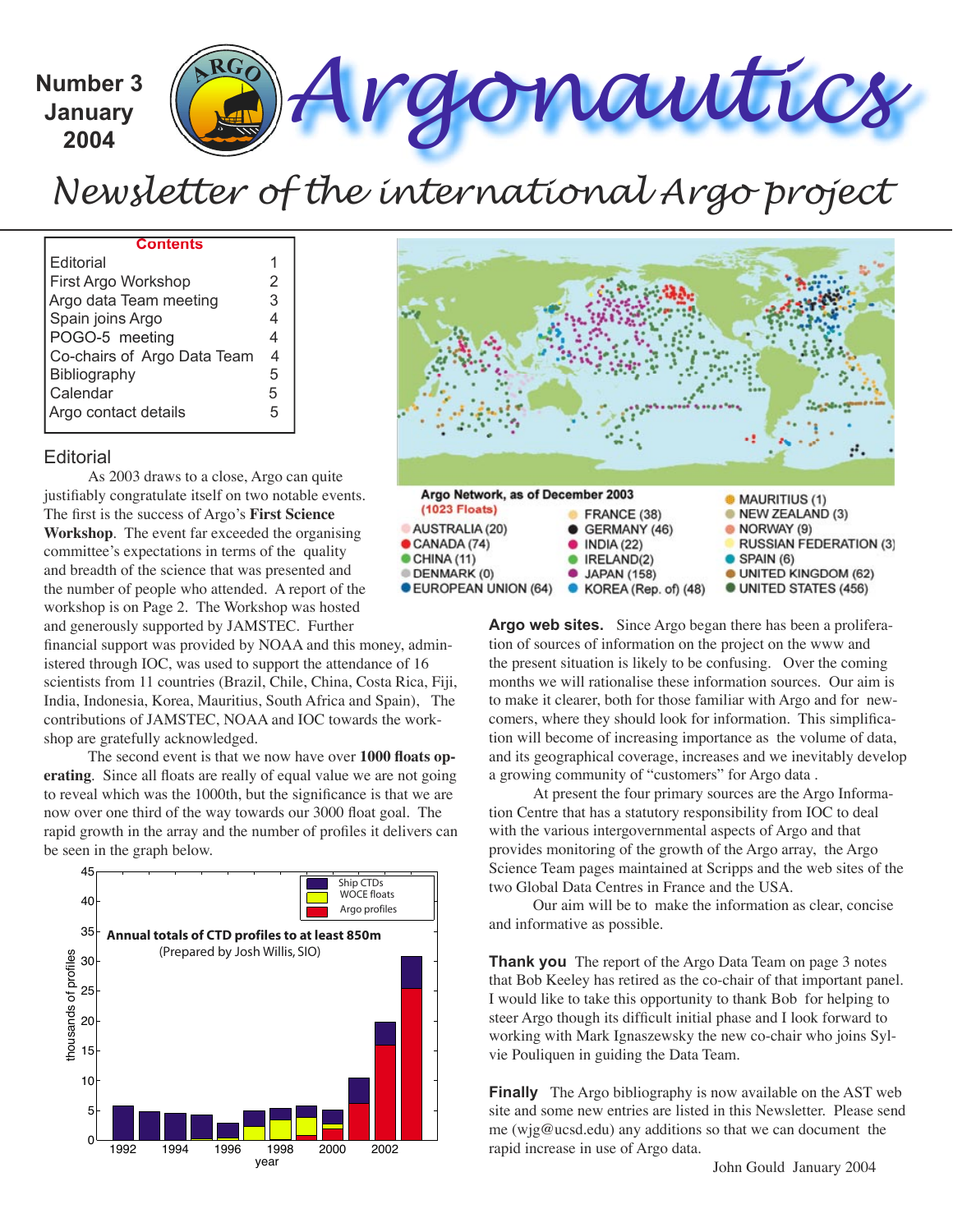# **The First Argo Science Workshop**

### *a personal account*

#### *John Gould,, Argo Director, Scripps, Instiution of Oceanography, La Jolla CA 92093.*

The idea of Argo holding its first workshop pre-dated my involvement with the project but by the time I arrived at Scripps in January 2003 and certainly by the Argo Science Team meeting in Hangzhou in March, it was requiring my attention.

The primary motivation had come from Japan and there had been some discussions between Kensuke Takeuchi and Steve Piotrowicz (US Argo project manager). The objectives were

- Exchange information on the early results obtained us ing Argo and other profiling floats
- Demonstrate the present and likely future value of Argo for a wide range of applications
- Identify ways in which Argo can best meet the needs of scientists and ocean applications and operational pro grammes

The first two of these points could be achieved during the workshop. The third one will require some analysis and, what in the commercial world would be termed, "market research".

So how did the Workshop turn out? Dean Roemmich summed it up at the end by saying that it had been Argo's best ever Workshop but since it was our first that was not a very useful assessment!

The attendance (220) exceeded the organising committee's expectations, the breadth of the science was impressive and, most of all, there was a great deal of offline discussion during the coffee breaks and around the posters.



*Part of the attentive audience in the Yakult Hall*

Almost all the files of the oral and poster presentations from the Workshop web site (www.argo.ucsd.edu) so you can judge for yourself what was the most important/exciting science. The following are my personal views.

Annie Wong gave an excellent summary of the complex issue of delayed-mode quality control that has been the focus of much discussion over recent months. We are now starting to produce salinity data with the gross offsets and calibration jumps removed and the use of these data to address issues such as interannual water mass property variability will help us to further refine these delayed-mode quality control procedures. In all 17 of the presentations in some way or other were relevant to this issue.

GODAE (the Global Ocean Data Assimilation Experiment) is a sponsor of Argo and this link is strong if judged by the number of papers devoted to the assimilation of Argo data. The even distribution of Argo profiles (in both space and time) makes the data unlike any other subsurface information. This and their quantity (see graph on page 1) suits them for addressing basin and global scale problems.

While we tend to concentrate on the profile data from Argo, there were many examples shown of the exploration of circulation features - in the Bering Sea, the Okhotsk Sea, the Japan Sea. While Argo floats may not be able to explore with the detail possible from acoustically tracked floats, their ability to populate a region for long periods means that the tracks are likely to continue to reveal previously unknown circulation patterns and features.



#### *Discussions around the posters*

We saw two examples of how Argo velocity data can be used globally, Breck Owens' invited talk showed the first results of putting together altimetry, float profiles and surface and subsurface velocity fields (from drifters and Argo) on a basin scale (in the North Atlantic) so as to produce velocity fields at any level. This will indeed be an exciting prospect when expanded globally. Kuh Kim showed how the data from the surface tracking of Argo floats can be used to extract statistics of inertial oscillations and their seasonal and regional variations. In short, we saw that the velocity data is a resource that we have yet to fully exploit.

The data gaps in the Southern hemisphere presently hinder the truly global analysis of profiling flat data but a study of global heat and fresh water storage by Gilson and Roemmich gave a hint of what will soon be possible. We also wait to see the results of the increasing use of Argo data by operational centres.

This was planned as a workshop not a conference but pressure of time and the need to allow as many scientists as possible to present their work and to allow adequate time to hold discussions round the posters meant that we could devote only 2 hours to an open forum discussion.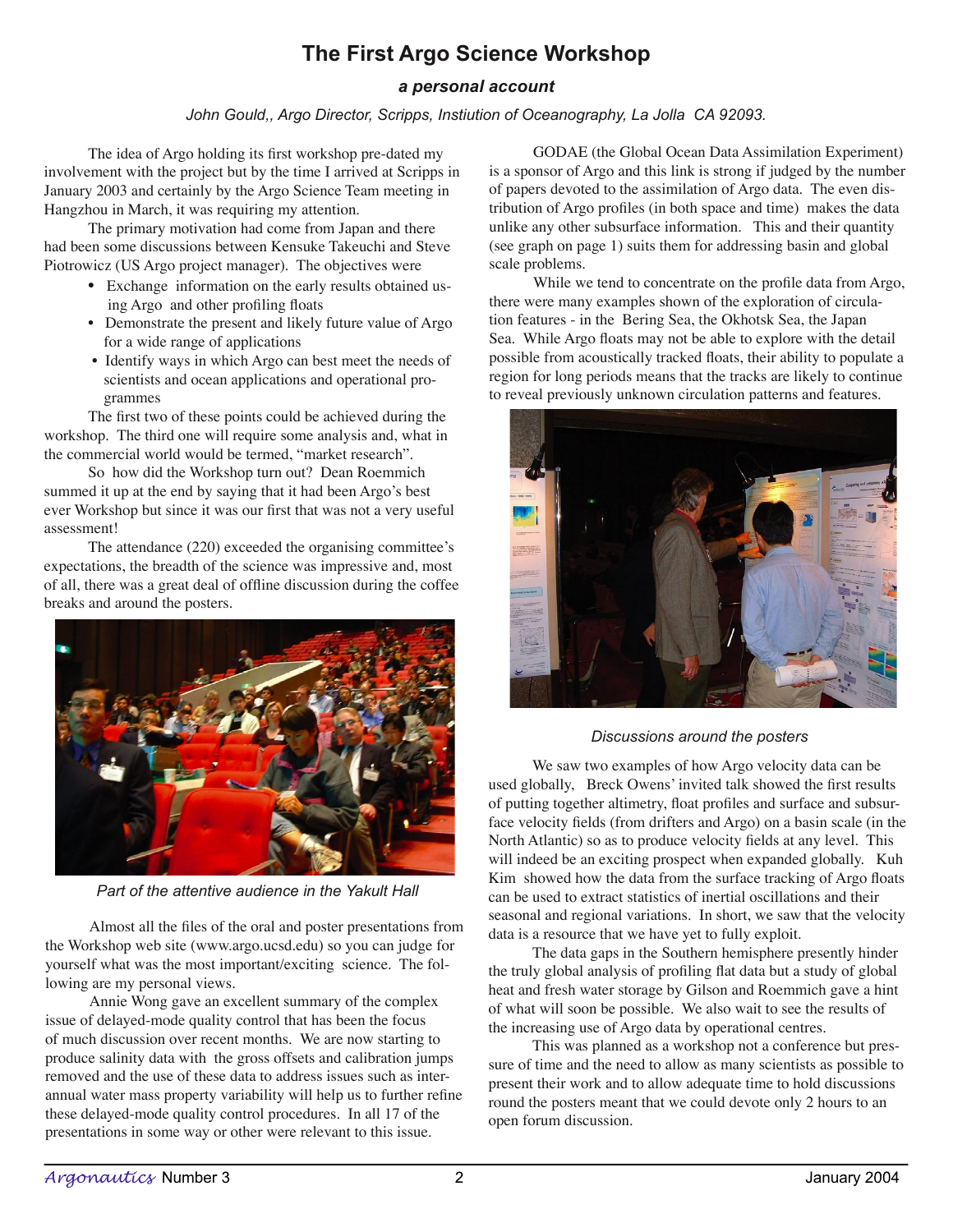Sentiments/issues expressed in this discussion included

- The benefits to Argo scientists of better access to GODAE products
- Argo's present inability to make very near surface salinity measurements needs to be overcome
- Velocity data need to be made more easily accessible
- Steps need to be taken to broaden Argo's visibility.

These issues will all be considered by the Science Team in the run up to its next meeting in March 2004.

The final talk was given by Stan Wilson. He addressed the "Challenge for Argo" which he saw as being how "To Sustain the funding long enough to complete the global array and demonstrate its value." While in the short term we seem to have adequate funding to build the array, maintaining it long enough to demonstrate its value requires funding over a decade (longer than most research funding opportunities). We must continue to demonstrate through the published literature and at dedicated conference sessions how Argo enables us to address issues such as climate change and sea level rise that are of relevance not just to scientists but to society as a whole. Stan showed how GEO, the Group on Earth Observations, is closely related to Argo's' goals. (See report of the POGO meeting).

 With funding from NOAA and administered through IOC we were able to support the participation of 16 scientists who would not otherwise have been able to attend. This support broadened the geographical representation at the workshop and particularly enabled us to include scientists from South America (Brazil Chile and Costa Rica). Discussions started at the workshop should lead to a much greater involvement of this region in Argo.



#### *Stan Wilson gives the closing address and Kensuke Takeuchi relaxes after the workshop*

Another feature of the workshop was the involvement of commercial companies (float and sensor manufacturers and communications companies) who had displays and were able to interact with Argo scientists. They generously provided an icebreaker reception on the first evening. That contribution is gratefully acknowledged.

 Finally we should all thank Kensuke Takeuchi and the staff at JAMSTEC for all their hard work in making the workshop possible.

# **Argo Data Team Report** *Bob Keeley, Sylvie Pouliquen (Co-Chairs)*

The 4th Argo Data Management meeting took place at Fleet Numerical Meteorological and Oceanographic Centre in Monterey on 5-7 Nov, 2003. There were 46 participants from 11 countries and 2 agencies. The report of the meeting will be available soon.

The main issues decided at the meeting centred around starting the transfer of delayed mode data to the global servers. This required agreement on the process of carrying out quality control procedures on delayed mode salinity data. This agreement required changes in the data format for profiles to handle the additional information resulting from the QC procedures. This in turn required agreement and a timetable to be agreed for converting the existing GDAC data files from the old to new format and for DACs to begin sending delayed mode data.

 All of these items were agreed to. A description of the steps in the delayed mode QC has been written and will be made available quickly. The changes in the format are documented and this, too, will be available soon. The timetable for switching the archives at the GDAC was quite aggressive. It was agreed to try to have this all completed by very early 2004. This will allow delayed mode data to begin moving to the GDACs where the data have passed delayed QC with no adjustments required.

The meeting learned that two more DACs, one for Korea and one for India, are very near in establishing routine operations in support of Argo.

 The Argo data system will begin active development to allow distribution of the data on the GTS in BUFR form. Exchanging data in BUFR will permit delivery of a wider set of information than is possible using the TESAC code form. There are some issues to be resolved and these will be addressed by a working group constituted to do this.

Agreement was also reached on the basic functions that regional centres will be expected to perform in support of Argo.

The AIC was tasked with seeking out software tools that can be used to handle data in the Argo programme. This especially includes tools that can be used to convert netCDF to ASCII forms. Although both GDACs offer ASCII forms, these may not be in a form that users find most suitable. It was felt that the data system could not hope to support a wide variety of ASCII forms and so exposing existing tools developed by participants was a way to meet the demand.

DACs agreed to converge to a set of standard products that each would display at their web sites. What will be included in the set is to be determined by email and implemented over the next year.

The Long Term Archive for Argo showed a draft form of a CD that will deliver Argo data to users who do not have quick or simple access to the Internet. The target for distribution of this CD is September, 2004.

At the close of the meeting, Bob Keeley informed participants of his intention to step down as co-chair. After some discussion by the AST, it was agreed that Mark Ignaszewski from FMNOC would take his place.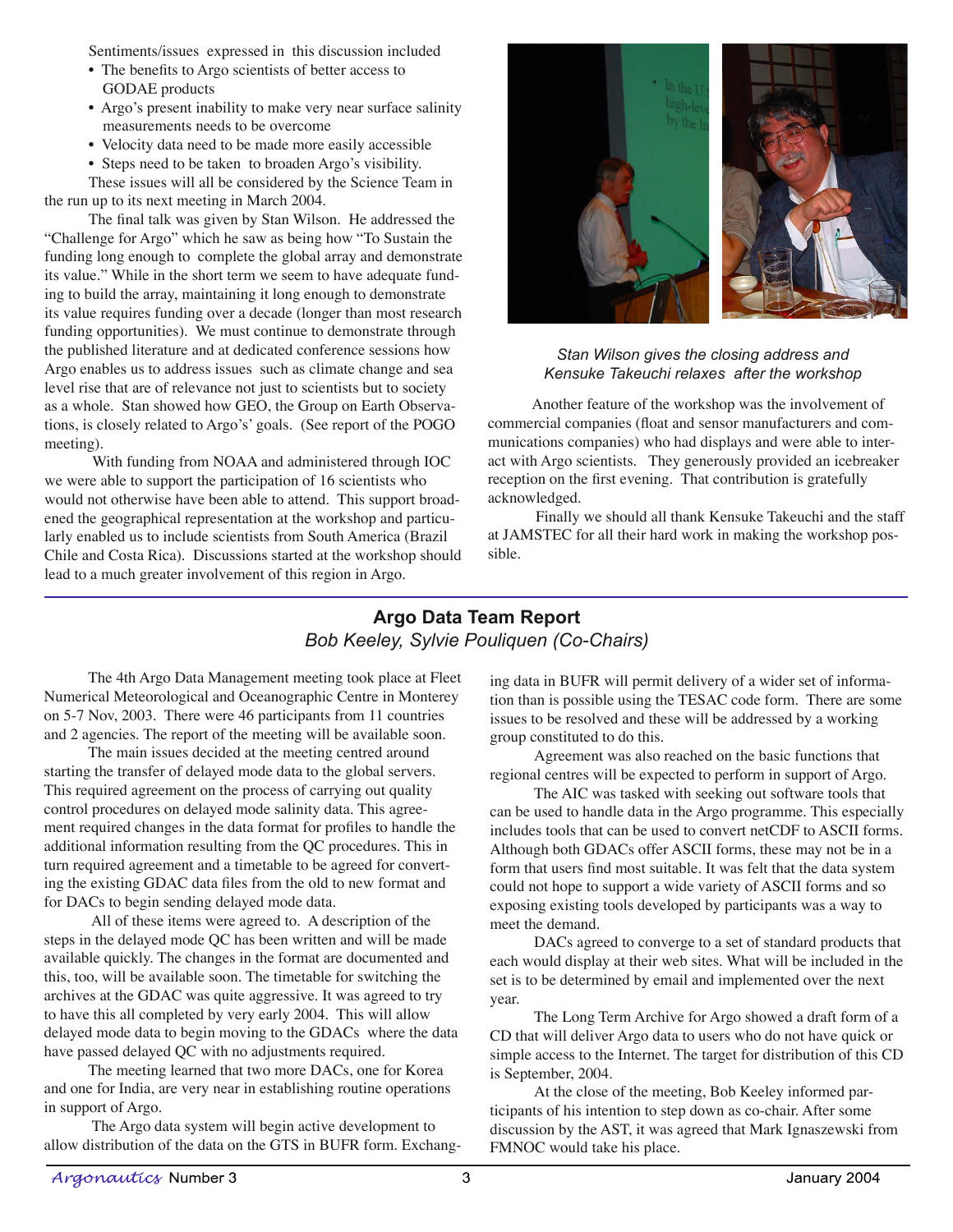# **Spain joins the list of Argo float providers**

Spain has for some years been a participant in Argo as a partner in the EU Gyroscope project. (www.ifremer.fr/lpo/ gyroscope)

In the past year national funding has been obtained for Argo and as a result Spain deployed its first floats in the NE Atlantic in September 2003. The 6 APEX floats have parking depths of 1500m and profile to 2000m every 10 days. Five are located at around 25°N off West Africa and the sixth is in the Bay of Bisacay Contacts for the project are :-

Dr Gregorio Parrilla (gregorio.parrilla@md.ieo.es) Instituto Español de Oceanografía Corazón de María 8 28002 Madrid España Tel. 34 91 347 3608 Fax 34 91 413 5597



Photographs taken during the deployment of Provor floats in Gyroscope from the Spanish RV Vizconde Eza in 2002.. The floats are placed in a deployment box that is opened just above the sea surface.

## **Fifth meeting of the Partnership for Observation of the Global Ocean (POGO)**

POGO met in Yokohama immediately following the Argo science workshop. POGO (ocean-partners.org) is a consortium of research institutions that have the common goal of carrying out sustained observations of the global ocean. Argo and its sponsoring projects GODAE and CLIVAR are always represented at the POGO meetings. This year's meeting was particulartly important since POGO now has an advisory role in the planning structure for Group on Earth Observations (GEO). POGO therefore prepared a "Yokohama Declaration" that was tabled at the second meeting of GEO in Baveno, Italy in early December.

The full "Yokohama Declaration" can be found on the POGO web site by clicking on "POGO-5".

The declaration includes calls for a number of actions that are seen as essential to the development of comprehensive ocean (and climate) observing system. The first call is for the Argo array to be completed and sustained long enough for its evaluation. The declaration also identifies the need for the continuing collection of high quality ship-based CTD data (essential for the delayed mode quality controlof Argo observtions and the open and rapid exchange of these data).

## **New co-Chairs of the Argo Data Team**



*Sylvie Pouliquen Mark Ignaszewski*

As noted on page 3 Mark Ignaszewski has replaced Bob Keeley as co-chair (with Sylvie Pouliquen) of the Argo Data Team. Mark has Worked at the Fleet Numerical Meteorology and Oceanography Center (FNMOC) in Monterey for the past 15 years developing systems to receive and decode observation data, perform data quality control and assimilation, and manage observation databases.

We thank Bob for his hard work in steering Argo through its initial phase and look forward to further progress in the development of Argo's real-time and delayed mode data streams under Sylvie and Mark's guidance.